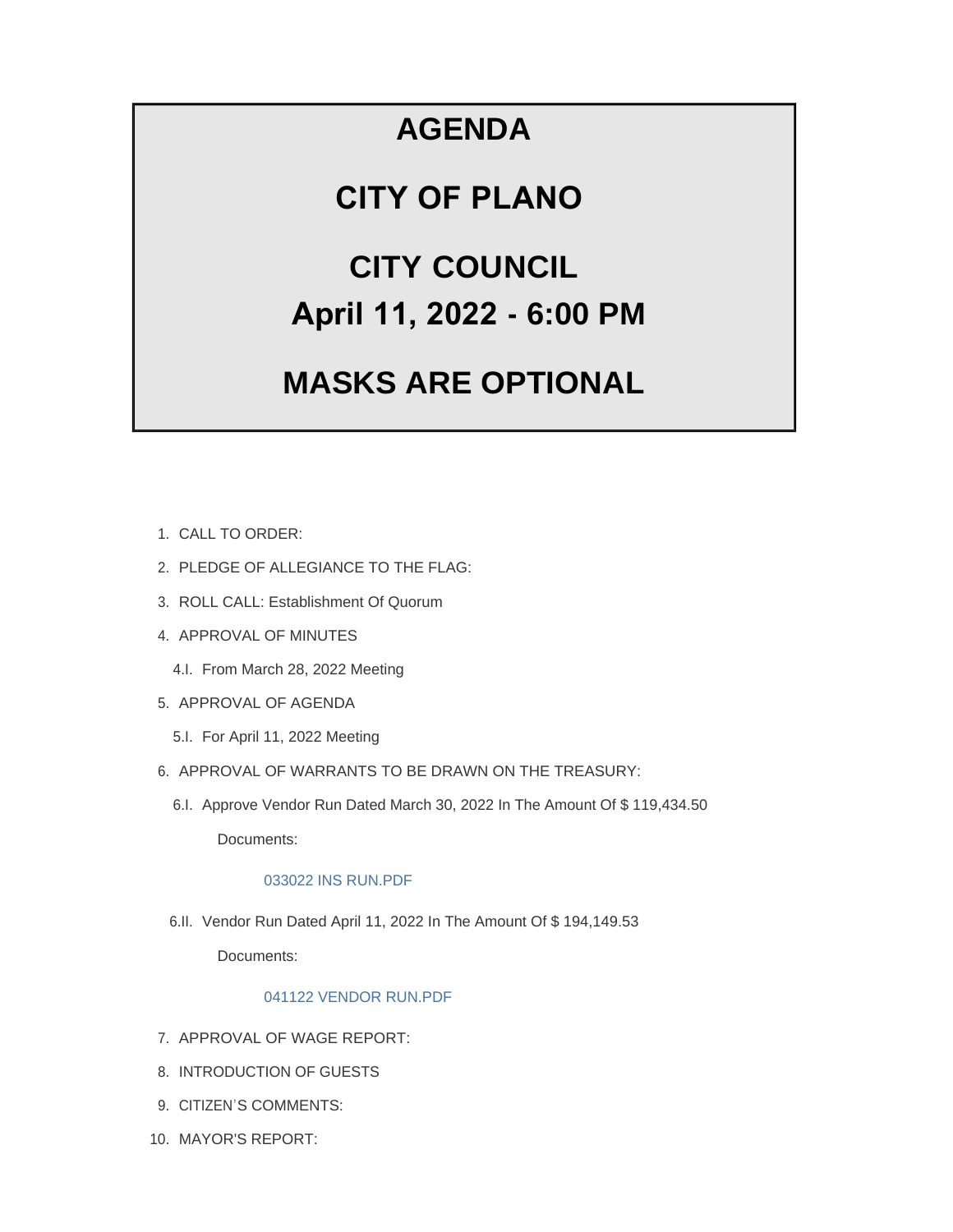- 10.I. The Annual Spring Clean Up Will Be April 25 28, 2022 On Your Regular Garbage Day
- 10.II. Approve Engineering Services Agreement With IDOT For The Hale St. Resurfacing Project.

Documents:

#### [HALE ST PROJ AGREEMENT.PDF](https://www.cityofplanoil.com/AgendaCenter/ViewFile/Item/8869?fileID=2479)

10.II.i. Hale St. Project Map

Documents:

#### [HALE ST PROJECT MAP.PDF](https://www.cityofplanoil.com/AgendaCenter/ViewFile/Item/8908?fileID=2487)

- 11. CITY ATTORNEY'S REPORT: William Thomas
	- 11.I. Resolution-Approving The Hale St. Resurfacing Project In The Amount Of \$137,267.00

Documents:

#### [RES HALE ST PROJECT.PDF](https://www.cityofplanoil.com/AgendaCenter/ViewFile/Item/8870?fileID=2480)

11.II. Resolution - Approve MFT General Maintenance In The Amount Of \$ 281,900.00

Documents:

#### [RES GENERAL MAINT.PDF](https://www.cityofplanoil.com/AgendaCenter/ViewFile/Item/8871?fileID=2481)

- CITY CLERK'S REPORT: Kathleen Miller 12.
- CITY TREASURER'S REPORT: Zoila Gomez 13.
	- 13.I. Treasurer's Report For February 2022 In The Amount Of \$10,125,021.22; Disbursements In The Amount Of \$ 546,558.33

Documents:

#### [0222 TREASURERS REPORT.PDF](https://www.cityofplanoil.com/AgendaCenter/ViewFile/Item/8872?fileID=2482) [0222 DISBURSEMENTS.PDF](https://www.cityofplanoil.com/AgendaCenter/ViewFile/Item/8872?fileID=2483)

- 14. POLICE CHIEF'S REPORT: Jonathan Whowell
- 15. DIRECTOR OF PUBLIC WORKS/CITY ENGINEER: D. Boyer, K. Tisberger, J. Beyer
	- 15.I. Approve Services; Water, Trash And Tilling For The Community Garden
- 16. INTERIM DIRECTOR OF BUILDING, PLANNING & ZONING: Jeff Sobotka
- 17. COMMITTEE REPORTS
- 18. ADMINISTRATIVE/HEALTH & SAFETY: Chairman: Alderman Mulliner Committee: Aldermen Eaton, Swoboda, Williams
	- 18.I. Approve Amended Emergency Operations Plan
- BUILDINGS, GROUNDS, ZONING: Chairman: Alderman DeBolt 19. Committee: Aldermen Mulliner, Swoboda, Fawver